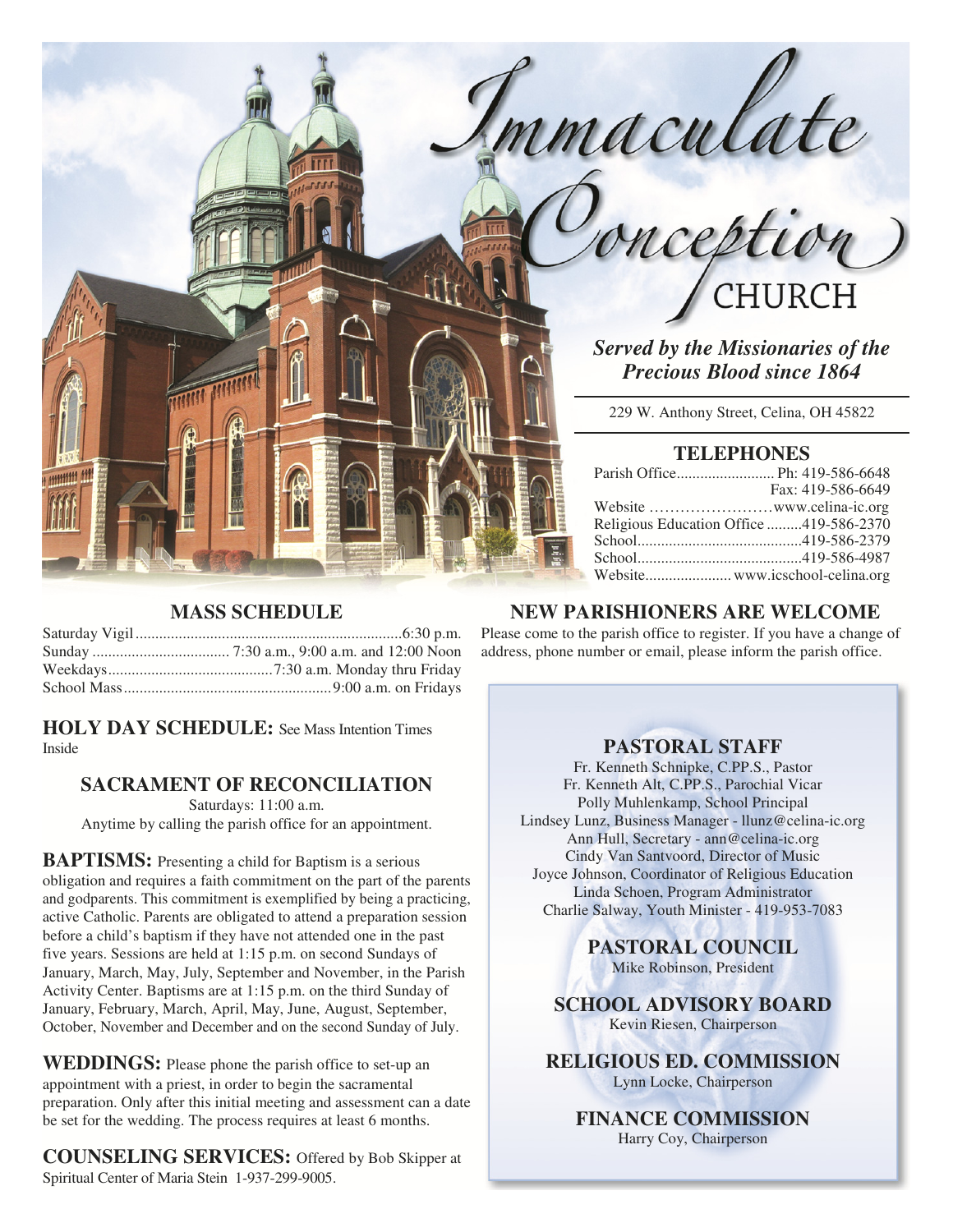# **OUR LORD JESUS CHRIST, KING OF THE UNIVERSE, NOV. 20, 2016**

Dear Parishioner,

As we celebrate Thanksgiving this week, we give thanks for each of you and the blessing you are to our parish family. Be assured of our prayers for you and your family as we enter into the joyous Advent and Christmas Season.

Fr. Ken & Fr. Alt

## **Catholic Campaign for Human Development**

 The collection for the Catholic Campaign for Human Development (CCHD) provides funding for groups that make lasting change and uplift the poor in the United States. CCHD's grants improve education, support economic development, and create affordable housing in low-income neighborhoods. Help us continue to defend human dignity and build communities of solidarity. Please give to the CCHD Collection.



Almighty God,

you bring forth bountiful food from the earth that our loved ones may never grow hungry. For this, we give thanks.

You give us families that meet at this time to reunite and be one with each other.

For this, we give thanks.

You have let us live in a land that has

unbridled opportunity and unparalleled freedoms. For this, we give thanks.

For those who are hungry today,

we pray for their fulfillment.

For families that are separated,

we pray for their unity.

And for people who live in the midst of persecution,

we pray for their deliverance.

We ask all these things through Christ, our ever-risen Lord.

Amen

podes

 Legacies and bequests help continue the faith. Please remember Immaculate Conception Parish in your will and expressions of sympathy.

## **Mass Intentions For The Week**

Monday, November 21 The Presentation of the Blessed Virgin Mary 7:30 a.m. John W. Cron Tuesday, November 22 Saint Cecilia, Virgin 7:30 a.m. Norma Buening 9:00 a.m. Marriage of Pablo Torre & Elizabeth Doherty 10:00 a.m. Mass at The Gardens Wednesday, November 23 Saint Clement 1, Pope and Martyr 7:30 a.m. Ben Magoto Thursday, November 24 Thanksgiving Day 9:00 a.m. Red Everman Friday, November 25 Saint Catherine of Alexandria, Virgin and Martyr 7:30 a.m. Dorothy Gray Saturday, November 26 6:30 p.m. Liv. & Dec. of the Parish Sunday, November 27 7:30 a.m. Richard, Dorothy & David Delzeith 9:00 a.m. Tom & Ruth Knapke's 50th Wedding Anniversary 12:00 noon Doug Temple Food For All Initiative: Be Multiplied is our response to Pope Francis' challenge to end hunger by 2025. The next food drive collection will be held Nov. 24. Tables will Be Multiplied be at the entrances of church. Food

pantries are not permitted to distribute food items with expired dates so please check expiration dates on all items. We will not have a food collection in December.

# † **Vocation Cross** †

Nov. 27-Dec. 3 -- Jim & James Poeppelman Dec. 4-10 -- Ned & Jo Pryer

# **Readings for the Week of November 20, 2016**

Sunday: 2 Sm 5:1-3/Ps 122:1-5/Col 1:12-20/Lk 23:35-43 Monday: Rv 14:1-3, 4b-5/Ps 24:1-6/Lk 21:1-4 Tuesday: Rv 14:14-19/Ps 96:10-13/Lk 21:5-11 Wednesday: Rv 15:1-4/Ps 98:1-3, 7-9/Lk 21:12-19 Thursday: Rv 18:1-2, 21-23; 19:1-3, 9a/Ps 100:1-5/ Lk 21:20-28 Friday: Rv 20:1-4, 11--21:2/Ps 84:3-6, 8/Lk 21:29-33 Saturday: Rv 22:1-7/Ps 95:1-7/Lk 21:34-36 Next Sunday: Is 2:1-5/Ps 122:1-9/Rom 13:11-14/ Mt 24:37-44

©Liturgical Publications Inc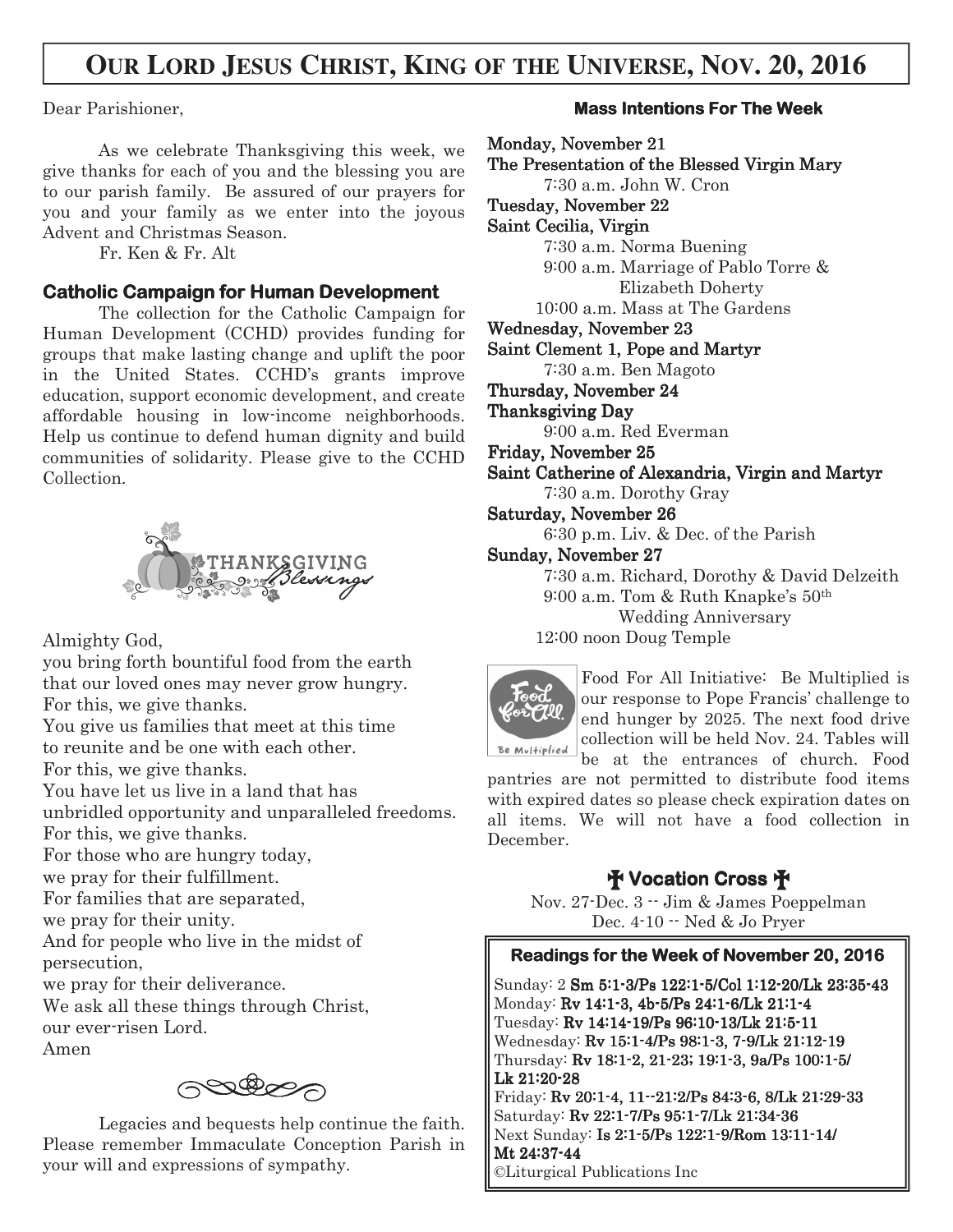#### **Christmas Bazaar Bazaar**

 The I.C. Christmas Bazaar will be Saturday, Dec. 3, from 9:00 a.m. to 4:00 p.m. in the PAC. A variety of items will be for sale including holiday gifts, baked goods, SCRIP cards, and K of C waffles.

 Beginning on Nov. 21 and Nov. 22, and again on Nov. 28 through Dec. 2, the PAC will be open from 10:00 a.m. to 3:00 p.m. so that donated items for the Gift/Holiday Room may be placed in the hallway.

Items for the *Bake Sale* are needed and can be brought to the PAC on Dec. 2, from 1:00 to 6:00 p.m. or Dec. 3, from 8:30 a.m. to noon.

Questions? Please call 586-5656 or 586-2370.

#### **Helping Hands Needed**

 We will be bagging candy for our Christmas Bazaar on Dec. 1 in the PAC, Room 103. We will begin at 9:00 a.m. and would appreciate help. Many kitchen scales really help the job go faster. Many hands always make light work and an hour or two of your time is all it takes to complete this task!



 All ladies of the parish are invited for a night out on Monday, Nov. 21 in the PAC. Our special guest will be parishioner Diane Martens who will talk to us about Parish Life and all they do for the Parish. Diane has been involved with this ministry for many years. Please come and welcome Diane. The meeting starts at 7:00 p.m. Snacks and refreshments will be served.

#### **Society Samaritans**

 A BIG THANK YOU to the Altar Rosary Society and all who helped in any way to make our latest purchases possible. Through funds raised from previous bake sales, pie sales, yearly dues collected, extra donations from families who have had funeral lunches prepared by many volunteers, and by a generous donation from a parishioner we were able to buy a new freezer and commercial refrigerator. Please take a look at our new appliances the next time you're in the PAC. We are happy to say the two refrigerators that were previously used in the PAC are going to be used elsewhere in the Parish.

#### **Attention Ushers**

 Plan "B" will be in effect for Mass on Thanksgiving, Nov. 24 at 9:00 a.m. When you arrive at church check and see if there are enough ushers. If you are the first one there start the prep work and secure enough ushers to help you. Thank you.

#### **Advent Parish Mission**

 Holy Redeemer Church (120 S. Eastmoor Drive, New Bremen) will be hosting Fr. Leo Patalinghug for an Advent Parish Mission Nov. 28-30 and all are welcome! Fr. Leo is a Catholic priest, TV and radio host & acclaimed author from Baltimore, MD. He is the host and creator of an international Food and Faith movement called, "Grace Before Meals" and also the founder of "The Table Foundation" which elevates "culture and family life one meal at a time." Each evening will begin at 7:00 p.m. and is promised to educate and inspire people of all ages. Each topic is presented in a relevant fashion, making the mysteries of the faith understandable and enjoyable. The first evening's theme is "Finding God through the Saints", evening two will be "Finding God through His Mother" and the final evening, "Finding God at the Lord's Table", will conclude with Benediction and Exposition of the Blessed Sacrament. A free will offering will be accepted each evening. Please consider joining Holy Redeemer Nov. 28-30 as Father Leo combines food, family, faith and fun!

#### **Giving Thanks Dinner**

 The Giving Thanks committee is requesting donations of pies and jello salads for the Thanksgiving Day dinner on Nov. 24. Donations can be dropped off at the Celina High School cafeteria on Wednesday, Nov. 23 from 3:30 until 6:00 p.m. or from 6:30 until 11:00 a.m. on Thursday, Nov. 24. Last year over 1200 dinners were provided.

 Anyone is welcome to join us for dinner and fellowship on Thanksgiving day from 11:00 a.m.-2:00 p.m. Dining in the cafeteria is an awesome experience with excellent service and entertainment. Carry outs are also available. There is no charge for dinner.

#### **Sounds of the Season**

The past four years on the first Sunday of December, Saint Charles Senior Living Community held an event called, "Sounds of the Season", a concert of Advent and Christmas music. It has been decided to host this event at various local Churches. This year it will be held Sunday, Dec. 4, at 4:00 p.m. at Holy Trinity Church, Coldwater.

Come and listen to choirs and instrumentalists from these parishes: St. Anthony; St. Henry; St. John the Baptist, Maria Stein; and Holy Trinity, Coldwater. They will provide inspiring, uplifting, seasonal music. Don't miss the grand finale which will be a beautiful combination of three melodies: Joy to the World!, Rejoice, Greatly from Handel's MESSIAH, and O Come, All Ye Faithful. Following the concert, refreshments will be available in the Church basement. This event is open to the public. A freewill offering is appreciated with the proceeds going to State of the Heart Hospice.